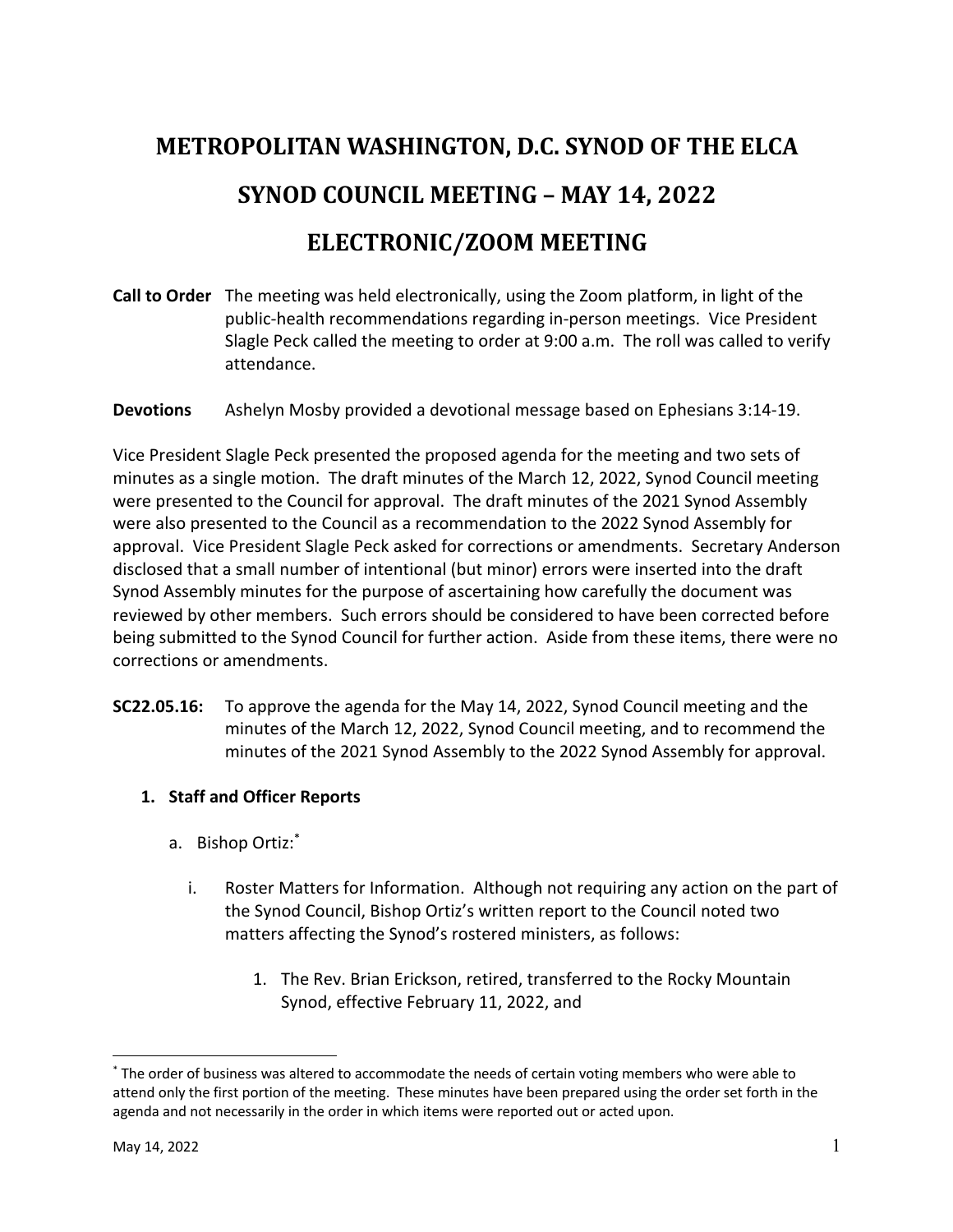- 2. The Rev. Katherine Davidson transferred to the Rocky Mountain Synod, effective February 28, 2022.
- ii. Other Updates. Bishop Ortiz began by noting that she was serving as the chaplain for the Delaware-Maryland Synod Assembly, being held at the same time as this meeting. She also noted the May 1 public announcement of her appointment of the next Assistant to the Bishop for Mobility and Candidacy. Pastor Sarah Garrett Krey is currently serving as an Associate Pastor at Salem Lutheran Church, Catonsville, Maryland, and will begin her service on July 1, immediately after the conclusion of Pr. Swenson-Reinhold's service. Pastor Garrett Krey will be formally installed during the 2022 Synod Assembly.

Finally, she noted the most recent statement from Presiding Bishop Eaton regarding the Sierra Pacific Synod matter. Bishop Eaton has received the report of the listening panel and has announced that she will reach a decision on this matter by the end of May. Separately, the Sierra Pacific Synod Assembly will take place from June 2-4, shortly after the expected announcement from Bishop Eaton.

b. Assistant to the Bishop and DEM, Pr. Bailey:

Pastor Bailey provided a written report and made brief additional remarks regarding the work of two tables (New and Renewing Missions and Stewardship and Mission Support) and the Racial Equity Team. Pastor Bailey also referred to planning efforts for the 2022 Synod Assembly and to Cohort 2 of the Holy Listening Project, which had recently completed a two-day online retreat.

c. Assistant to the Bishop, Pr. Swenson-Reinhold:

Pastor Swenson-Reinhold did not attend the meeting but provided a written report in advance of the meeting. The written report described the transition plans in the areas of Candidacy, Mobility, First Call Theological Education, Discernment Groups, and the Wholeness and Wellness Team.

d. Assistant to the Bishop, Youth and Family Ministry, Deacon Julie Stecker:

Deacon Stecker was not present and did not provide a report.

e. Assistant to the Bishop for Generosity, Pr. David Shank:

Pastor Shank was not present and did not provide a report.

f. Vice President Jennifer Slagle Peck: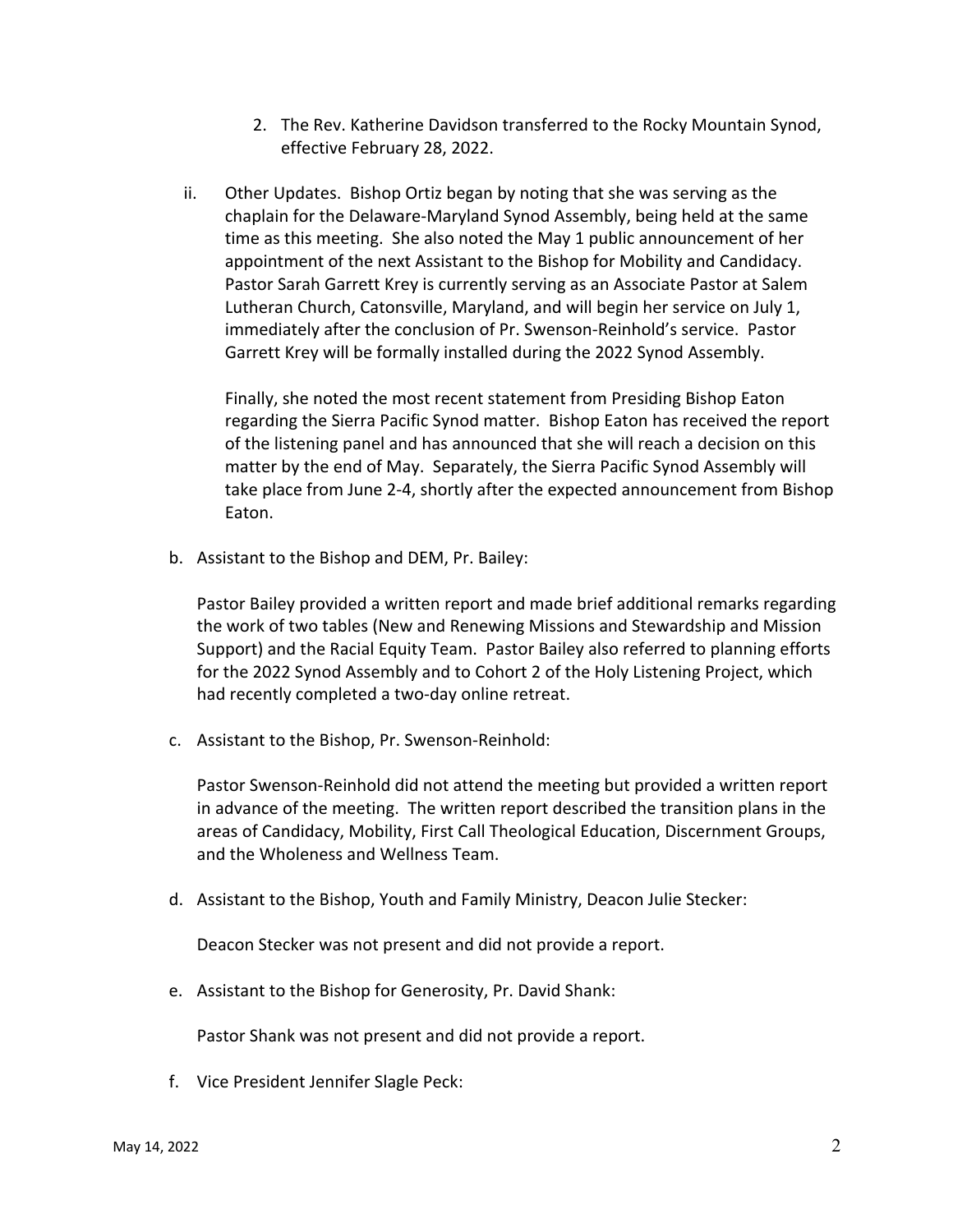- i. Creation Justice Team Proposal. Vice President Slagle Peck called upon Pr. Sarah Scherschligt to present a proposal for Synod Council recognition of a new team to be known as the "Creation Justice Team." A document was distributed in advance of the meeting setting forth a description of the vision, mission, strategy, structure, and budgetary implications of the team. Members discussed the proposal and raised questions. Members were advised that the offering at the 2022 Synod Assembly will be used for creation care efforts.
- **SC22.05.17:** To recognize and support the creation of the Creation Justice Team of the Metropolitan Washington, D.C. Synod, in accordance with the written proposal presented to the Synod Council and pursuant to S11.01.22. of the *Constitution, Bylaws, and Continuing Resolutions* of the Synod.
	- ii. Synod Assembly Updates. Members of the Synod Council received a written report from the Synod Assembly Planning Team, as well as the current draft of the agenda for the 2022 Synod Assembly. The report addressed some of the considerations in the event that the Assembly is changed from an in-person gathering to an online Assembly or a hybrid gathering. Further discussion of the proposed COVID-related health and safety requirements reflected differing approaches taken by other synod assemblies, differing views as to the desired approach, and concerns about the absence of prompt and complete communication of any such requirements to voting members, guests, and visitors.

The written report also included a status of the nominations process. Based on the nominees who have submitted their Candidate Information Forms, there are three Synod Council positions and one Consultation Committee position without an identified nominee. It is possible, however, that other potential candidates have agreed, or will ultimately agree, to be nominated but have not completed their required documentation.

- iii. Racial Equity Updates. Gold Enterprises has received and is reviewing relevant documents provided to them. A meeting involving representatives of the firm and representatives of the Synod (including the Executive Committee and Synod staff) is in the process of being scheduled. A survey for all Synod leaders will follow.
- iv. Ecumenical and Inter-Religious Relations Committee. Vice President Slagle Peck called upon Pr. Eva Steege, Synod Council liaison to the Ecumenical and Inter-Religious Relations Committee, for a brief report. The Committee had met two days before the Synod Council meeting, and Pr. Steege summarized the work of the Committee in writing and during the meeting, including its desire for more lay participation in the work of the Committee.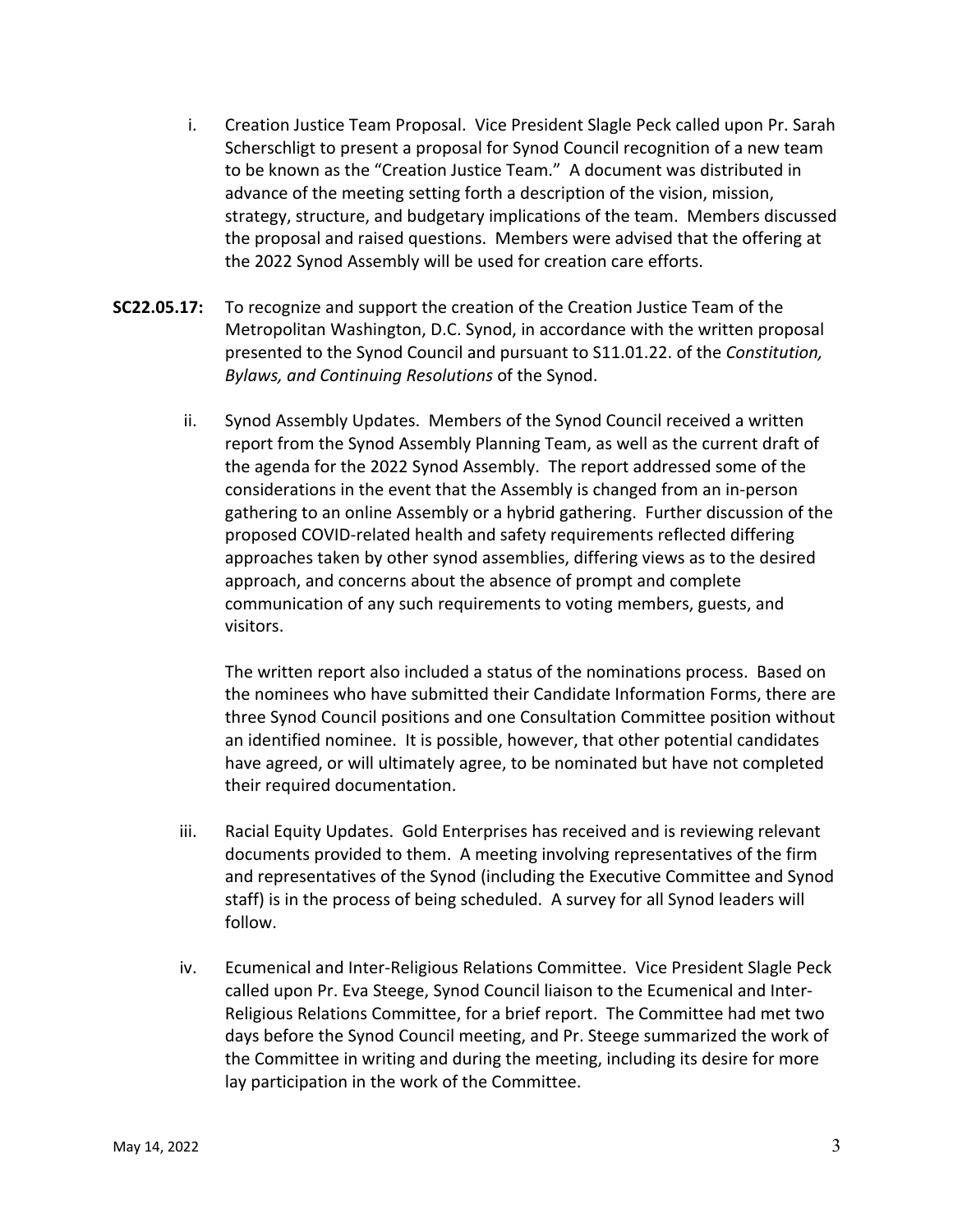- g. Treasurer Julie Hamre:
	- i. Account Signature Authorizations. Treasurer Julie Hamre noted that the Synod maintains financial accounts with Thrivent Trust Company and Capital One Bank. Pursuant to prior authorizations, any one of Bishop Ortiz, Treasurer Hamre, or Pr. Erin Swenson-Reinhold is authorized to execute documents and conduct business with respect to such accounts. As the result of the previouslyannounced resignation of Pr. Swenson-Reinhold, it is necessary to substitute another individual in her place as an authorized signatory. Bishop Ortiz and Treasurer Hamre have recommended that Pr. Bailey, Assistant to the Bishop and Director for Evangelical Mission, be substituted for Pr. Swenson-Reinhold.

#### **SC22.05.18:** That:

- 1. Any one of Leila M. Ortiz, Julie P. Hamre, and Lamar S. Bailey is hereby authorized on behalf of the Metropolitan Washington, D.C. Synod to execute documents and to conduct business with respect to its accounts with Thrivent Trust Company and Capital One Bank and to give instructions with respect to such accounts; and
- 2. The Secretary of the Synod is authorized and directed to certify to each of Thrivent Trust Company and Capital One Bank that this resolution (or any resolution with similar effect using the financial institution's prescribed form) has been adopted.
- ii. Year-to-Date Financial Statements. Treasurer Julie Hamre had distributed copies of the financial statements for the first three months of the current fiscal year, *i.e.*, the period ended April 30, 2022, in advance of the meeting. The financial results were not further discussed with the Synod Council. These financial statements reflect a deficit of undesignated receipts, compared with expenditures, of approximately \$89,800. Of this total, approximately \$18,100 consisted of realized and unrealized losses from invested assets. Thus, the deficit resulting from cash receipts and disbursements, exclusive of investment activities, was approximately \$71,700.
- iii. Proposed Amendment of Current-Year Budget. At the March 2022 meeting of the Synod Council, two resolutions were adopted with budgetary implications for the current fiscal year of the Synod. In SC22.03.13, the bishop was authorized to employ one full-time administrative assistant as an addition to the current staff of the Synod. In SC22.03.14, the bishop was authorized to enter into an agreement with the Delaware-Maryland Synod for the part-time (approximately one-third) services of an Assistant to the Bishop for Generosity. These expenditures were not provided for in the budget adopted by the 2021 Synod Assembly. Pursuant to S15.13. and S15.13.06. of the *Constitution, Bylaws, and Continuing Resolutions* of the Synod, the Synod is authorized to exceed the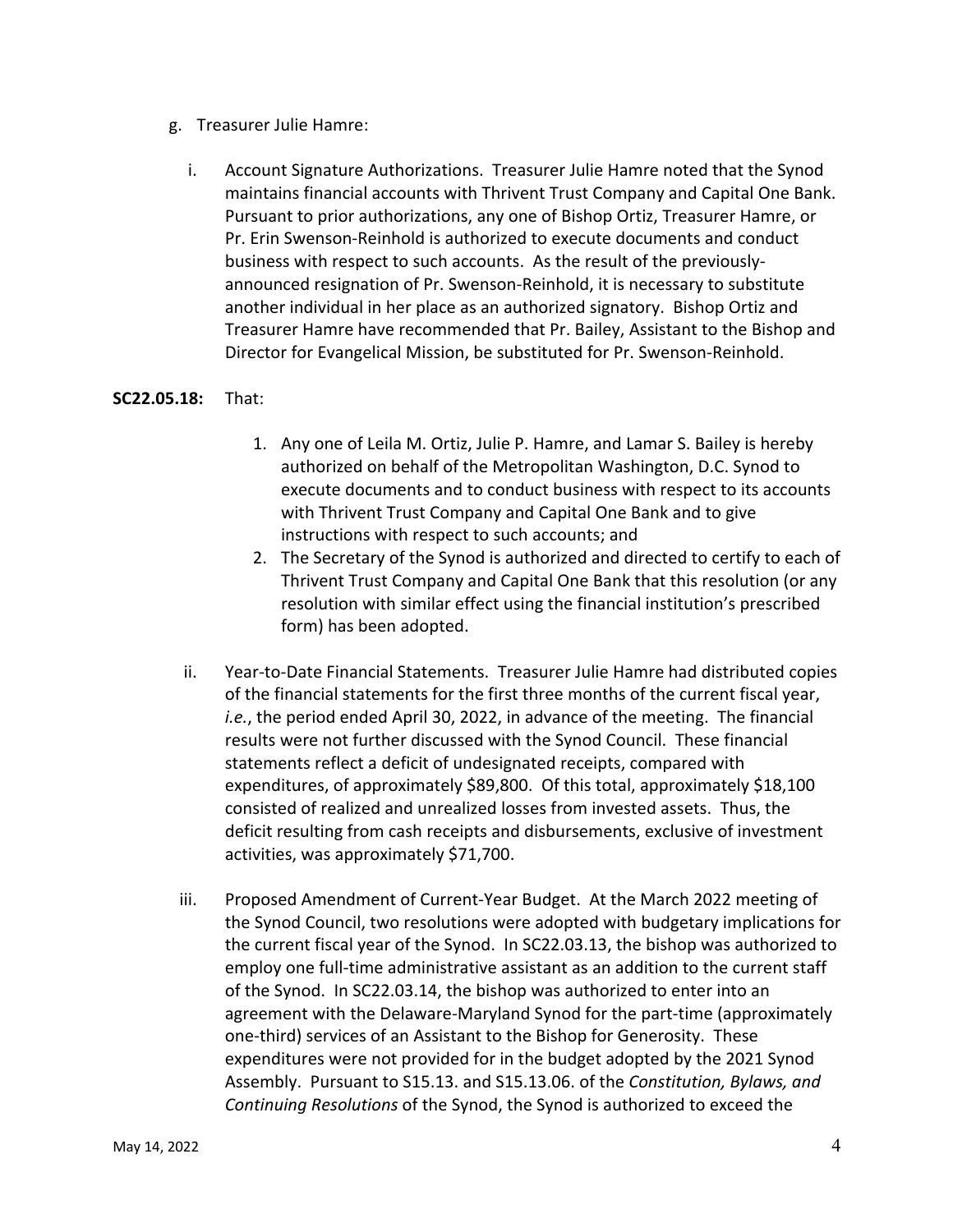expenditures authorized for synod staff approved by the 2021 Synod Assembly to the extent permitted by S15.13.06.

Current-year projections indicate that the Synod may nevertheless exceed the expenditures authorized by the 2021 Synod Assembly, as modified by the Synod Council. The 2021 Synod Assembly approved slightly less than \$1.2 million in total expenditures, exclusive of ELCA Churchwide Support. The Synod Council's authorization to authorize additional expenditures is thus limited to approximately \$60,000. The two initiatives authorized by the Synod Council may add up to \$100,000 in annualized expenditures. Accordingly, Treasurer Hamre has recommended that the Synod Council recommend to the 2022 Synod Assembly that the Assembly approve the additional expenditure authority for the current fiscal year.

- **SC22.05.19:** To approve the proposed increase of \$100,000 in the budget for the fiscal year that began on February 1, 2022, beyond the amounts approved by the 2021 Synod Assembly, and recommend the approval of such increase to the 2022 Synod Assembly.
	- iv. FY2023 Budget Proposal. The Finance Committee has developed a proposed budget for the next fiscal year of the Synod, the year beginning February 1, 2023. This budget projects congregational support of \$1,450,000, of which \$507,500 (or 35%) would be remitted to the ELCA for churchwide mission support. Together with projected other receipts of \$72,200, total proposed expenditures of approximately \$1,131,700 would result in a projected deficit of approximately \$117,000. For the year covered by this proposed budget, the projected deficit can be covered from current- and prior-year surpluses, recognizing the limitations on the ability to use such surpluses indefinitely into the future. Also for the year covered by this proposed budget, the expenses of the Racial Equity Team are expected to be covered by available restricted funds. More difficult choices will likely be required to be made for subsequent fiscal years of the Synod.
- **SC22.05.20:** To approve the proposed budget for the fiscal year beginning February 1, 2023, in the form presented to the meeting, reflecting authorized expenditures of approximately \$1,131,700, and recommend the approval of such budget to the 2022 Synod Assembly.
	- v. Proposed Rostered Ministry Compensation Guidelines for 2023. The approved Rostered Ministry Compensation Guidelines for 2022 were distributed to the Synod Council in advance of the meeting. Proposed updated guidelines for 2023 will be presented to the 2022 Synod Assembly for approval. These proposed guidelines will be substantively identical to the 2022 guidelines except for certain cost-of-living adjustments. The unadjusted minimum salary, established